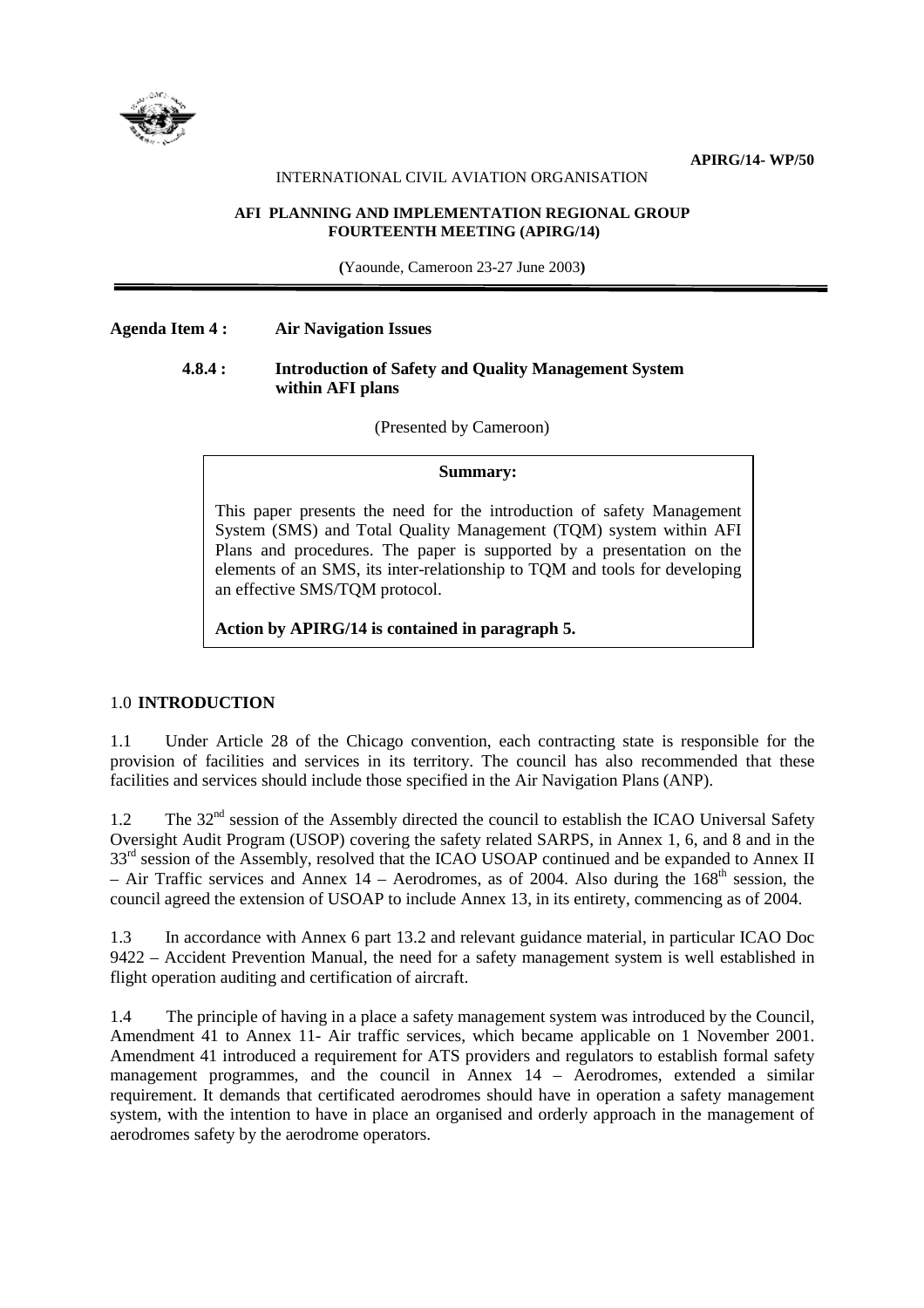#### **APIRG/14-WP/50** 2

### **2.0 SAFETY MANAGEMENT SYSTEM**

2.1 Recognizing the key objection of ICAO, in particular Article 44, which among other goals, states the need to promote the safety of flights in international civil aviation and APIRG objectives to identify specific problems in the air navigation field and propose, in appropriate form, action aimed at solving these problems.

2.2 APIRG is accordingly assigned, among other tasks, the responsibility to monitor new developments in the air navigation field and when these have an effect on the AFI region, development proposals to meet the requirements resulting from these developments in a timely and evolutionary manner, (APIRG PROC Handbook – part 1 page 9)

2.3 ICAO experience so far from the USOAP indicate the strong need for a systematic approach to auditing of air navigational infrastructure provisions and procedures, in particular the need to institute the new requirement for a safety management system.

2.4 The focus of the ANP has been more on facilitating of aerodrome, air traffic management, search and rescue communications, navigation surveillance, meteorology, AIS and harmonisation of aeronautical charts. The planning process in APIRG so far does not include procedures to guarantee safety and quality management in the facilities provided.

## **3.0 Total quality Management System.**

3.1 On June 23, 1998, the council approved a uniform methodology for the identification, assessment and reporting of air navigation deficiencies related to air navigation plans (AN-WP/7652). The need for this methodology followed evidence that improvements were necessary in the following areas: (a) Collection of information; (b) Safety assessments of reported problems; (c) Identification of suitable corrective actions (technical/operational/financial/organisational), both short term and longterm; and (d) method of reporting in the reports of ICAO planning and implementation regional groups (PIRGS).

3.2 This uniform methodology sets out the preliminary criteria for the institution of a quality management system in AFI plans. These criteria need to be expanded with the addition of performance standard and quality measures.

3.3 Article 15 of the convention permits states to charge for airports and air navigation facilities and in the council statement to states, on this matter (Doc 9082) the principles set forth in Doc 9082, stipulates the need to link cost-recovery charges with the quality of the facility and services.

## **4.0 CONCLUSION**

4.1 The new ICAO SARPS have introduced the need for safety management system in facilities and service provision. APIRG needs to develop a methodology for the integrating AFI plans with ICAO experiences from the USOAP, new provisions in Annex 11, 14 and 13 and the guideline in AN-WP/7652.

4.2 It entails the development of generic processes that can enable the introduction of SMS and TQM into AFI plans and permit states to apply this processes. The generic process should be guided by the need for TQM, considering safety, system delays and cost performance criteria, and the eventual ISO certification of approved processes.